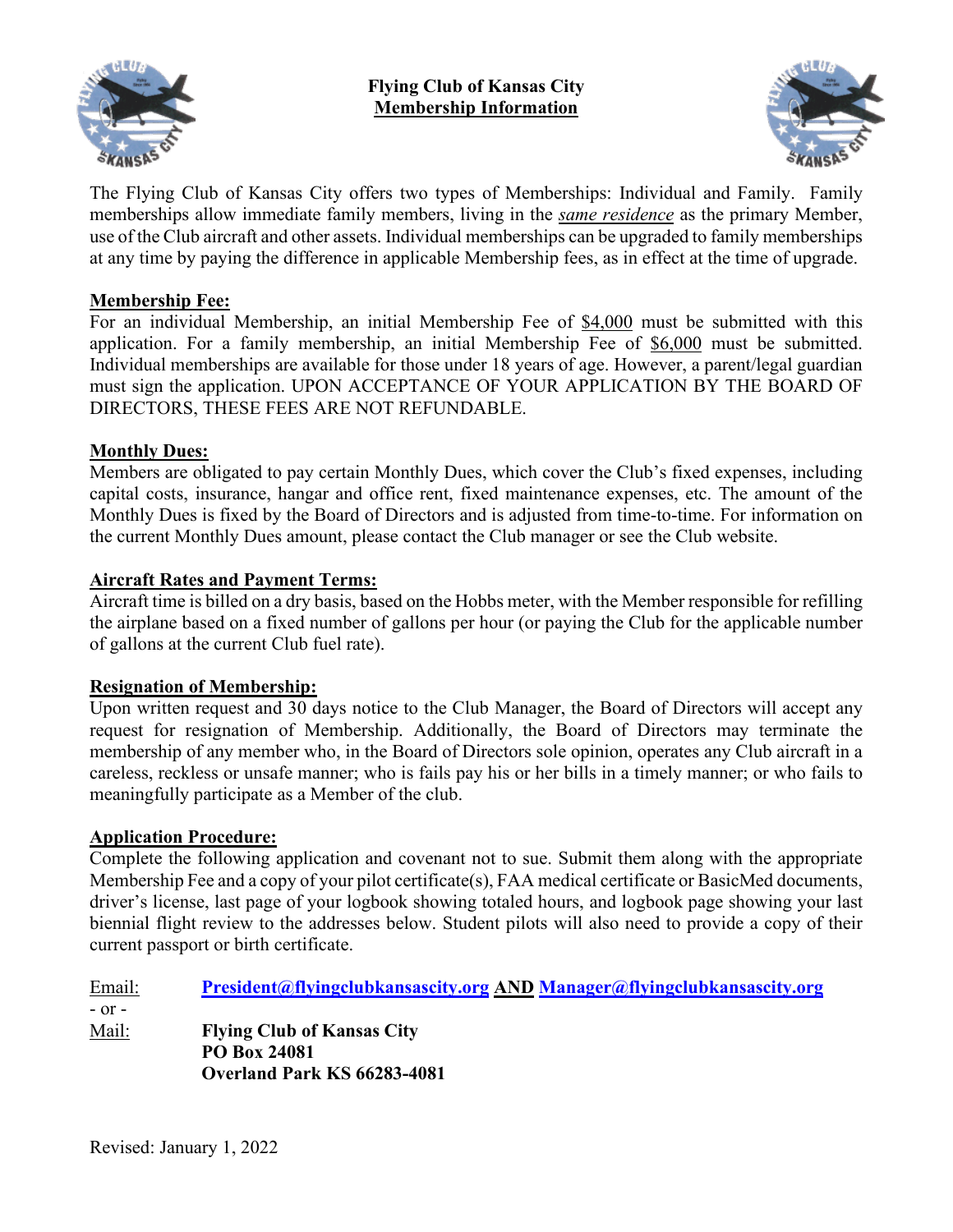|                               | <b>Flying Club of Kansas City</b><br><b>Application for Membership</b>                                                              |                                                                                             |  | Recommended by: |
|-------------------------------|-------------------------------------------------------------------------------------------------------------------------------------|---------------------------------------------------------------------------------------------|--|-----------------|
|                               | Type of Membership: Individual (\$4,000): Family (\$6,000): ______                                                                  |                                                                                             |  |                 |
|                               |                                                                                                                                     |                                                                                             |  |                 |
|                               |                                                                                                                                     |                                                                                             |  |                 |
|                               |                                                                                                                                     |                                                                                             |  |                 |
|                               |                                                                                                                                     |                                                                                             |  |                 |
|                               |                                                                                                                                     |                                                                                             |  |                 |
|                               | Certificate Type: Ratings: Most recent FAA Flight Review:                                                                           |                                                                                             |  |                 |
|                               | Flight Time: Total Hours: Pilot in Command: Last 12 Months: _________<br>Instrument: Complex: Solo (if student): Dual (if student): |                                                                                             |  |                 |
|                               | Medical Certificate: Class: Date: Date: Any Waivers? (Explain on Separate Page): ___                                                |                                                                                             |  |                 |
|                               | Have you ever been involved in any of the following: (If yes, attach detailed explanation):                                         |                                                                                             |  |                 |
| Aircraft accident/incident:   |                                                                                                                                     | Violation of FAR:                                                                           |  |                 |
| Airman Certificate Suspended: |                                                                                                                                     |                                                                                             |  |                 |
|                               |                                                                                                                                     |                                                                                             |  |                 |
|                               |                                                                                                                                     | Driver's License Suspended or Revoked: _____________ Auto Accidents last 5 years: _________ |  |                 |

#### **TERMS (READ CAREFULLY):**

By my signature, I petition the Board of KCN Aero Club, Inc. (the "Flying Club of Kansas City" or the "Club") for membership. I have read and fully understand all of the terms of Membership. If accepted, I agree to abide by all Federal Aviation Administration regulations and to follow all Club rules and regulations, as set forth herein and in the Club Bylaws and Operations Manual. My Membership in the Club, and my right to use Club aircraft, shall not begin until this application has been approved by the Board of Directors and the applicable Membership fees have been paid in full. **I UNDERSTAND THAT UPON ACCEPTANCE OF THIS APPLICATION BY THE BOARD OF DIRECTORS, THIS FEE IS NOT REFUNDABLE** I understand and agree to the billing procedures of the Club, as set by the Board of Directors from time to time and expressed in the Club Bylaws and Operations Manual, and I agree to pay all charges incurred and assessed against my account with the Club. I further understand that I am responsible for all dues, assessments, incurred flight time and fuel charges, and any other properly assessed amounts until I properly resign my Membership pursuant to Club policy. I acknowledge that failure to pay amounts due and owing may result in suspension of flight privileges, termination of my Membership, and the initiation of collection efforts**.**

**I do hereby agree to hold harmless the Flying Club of Kansas City., its directors, officers and employees, and to assume all responsibility for and to defend, pay or otherwise settle all claims, demands, actions or equity for loss damage or injury to any to any and all persons and property arising out of such use by me.** Finally, I agree that in the event I am determined to be at fault in an accident or incident which occurs while I am operating a Club aircraft (in the air or on the ground, in motion or not in motion), I will pay the Club the cost of the repairs, up to a maximum of \$2,500.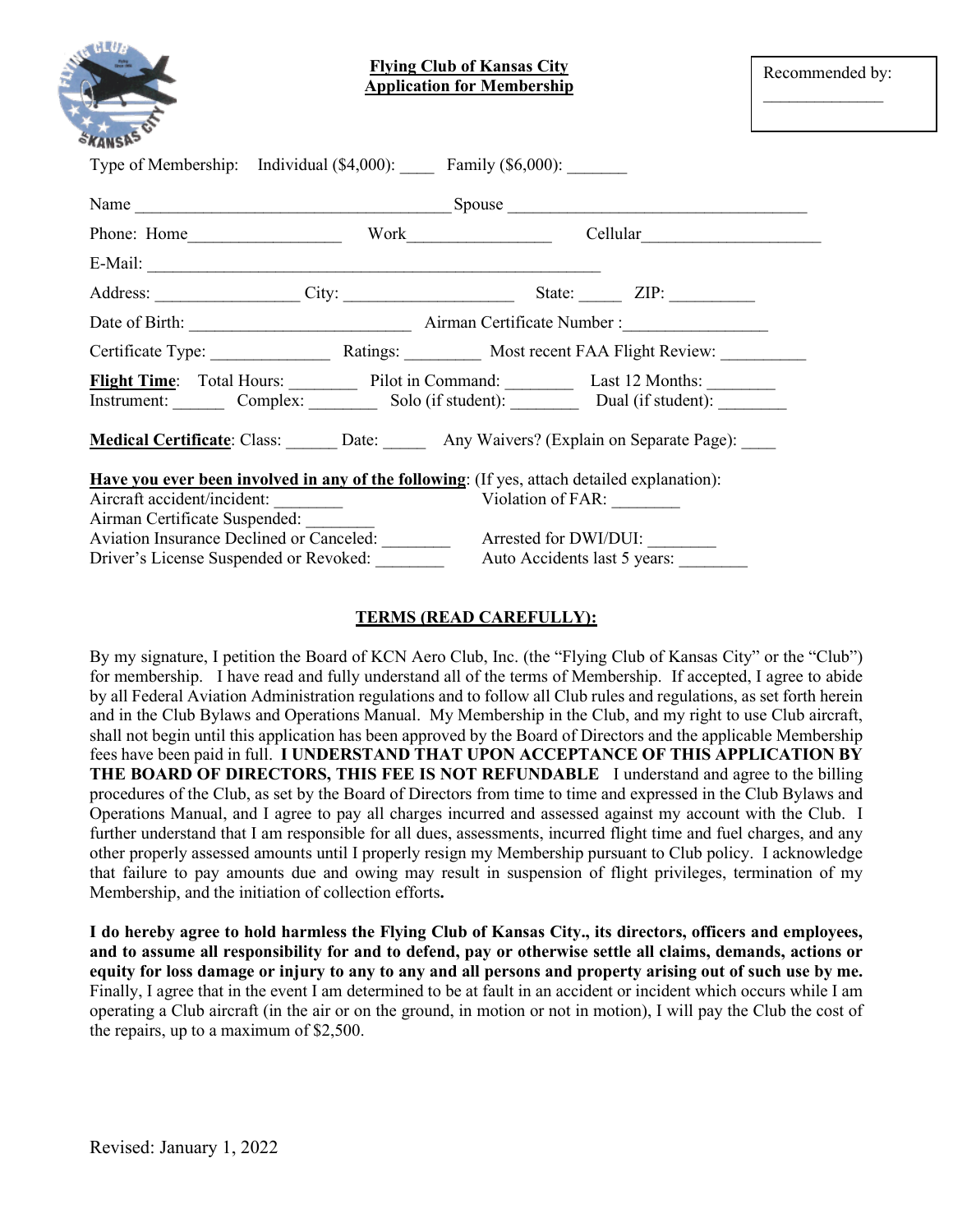The information contained herein is true and correct as of the date set forth opposite my signature on this application. I hereby authorize the Flying Club of Kansas City, Inc to contact credit reporting agencies and creditors to obtain my credit history.

|                  |                                                                  | Date: Signature      |                                                                                                         |
|------------------|------------------------------------------------------------------|----------------------|---------------------------------------------------------------------------------------------------------|
|                  | For applicants under the age of 18 years, the following applies: |                      |                                                                                                         |
|                  |                                                                  |                      |                                                                                                         |
|                  |                                                                  |                      | in the Flying Club of Kansas City. I hereby agree to be bound to all terms and conditions stated above. |
|                  | Printed name of parent / legal guardian                          | Date                 |                                                                                                         |
| <b>Signature</b> |                                                                  |                      |                                                                                                         |
|                  | Phone (cell / home / business)                                   | <b>Email address</b> |                                                                                                         |
| Office Use Only: |                                                                  |                      |                                                                                                         |
|                  |                                                                  |                      | Flying Club of Kansas City: Approved: Denied: Date: Date: Date:                                         |
|                  |                                                                  |                      |                                                                                                         |

| Check Received: |  |
|-----------------|--|
| Amount:         |  |